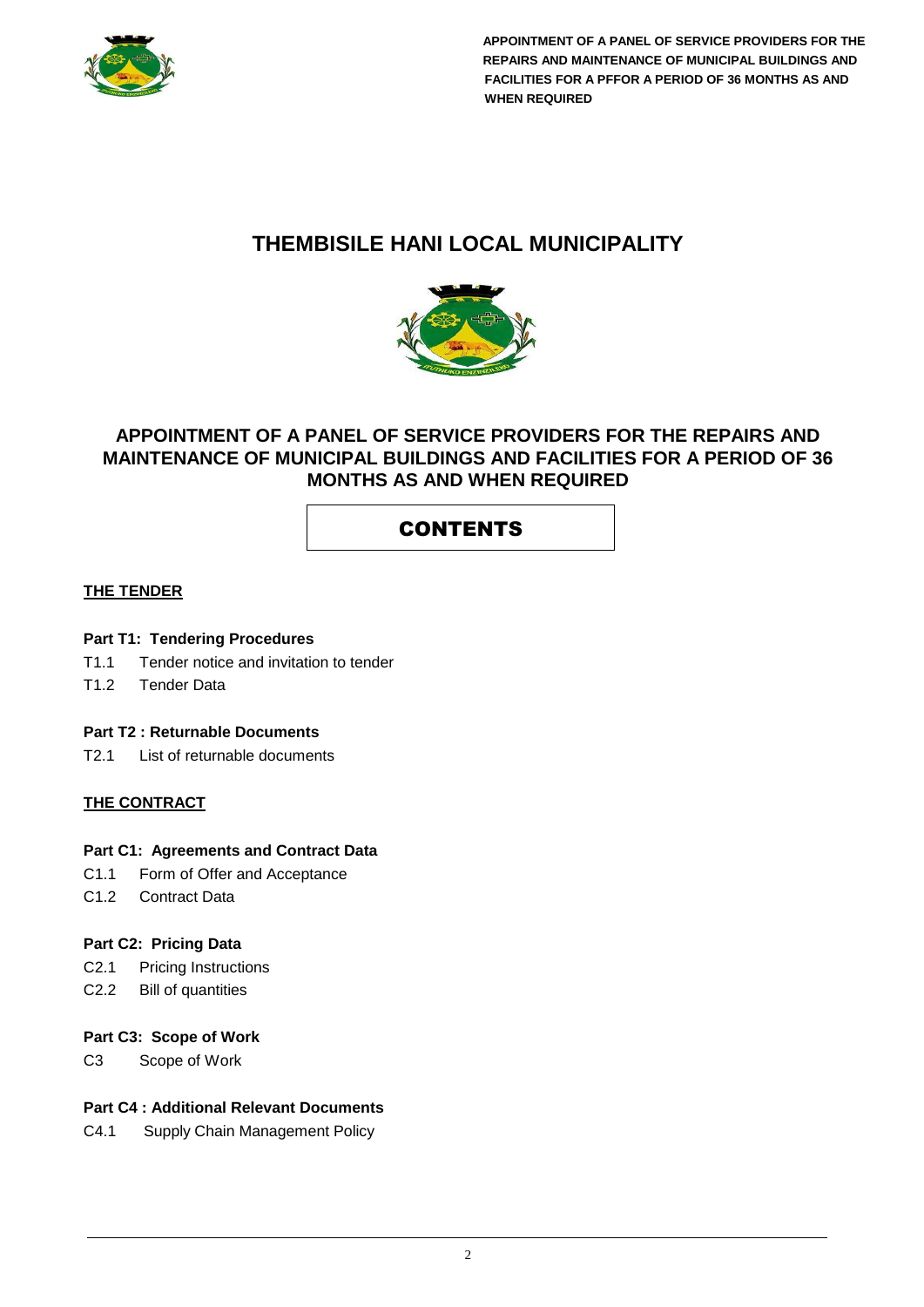

# **THEMBISILE HANI LOCAL MUNICIPALITY**



# **APPOINTMENT OF A PANEL OF SERVICE PROVIDERS FOR THE REPAIRS AND MAINTENANCE OF MUNICIPAL BUILDINGS AND FACILITIES FOR A PERIOD OF 36 MONTHS AS AND WHEN REQUIRED**

# **TENDERING PROCEDURES**

## **THE TENDER**

**Part T1: Tendering Procedures**

- T1.1 Tender notice and invitation to tender
- T1.2 Tender Data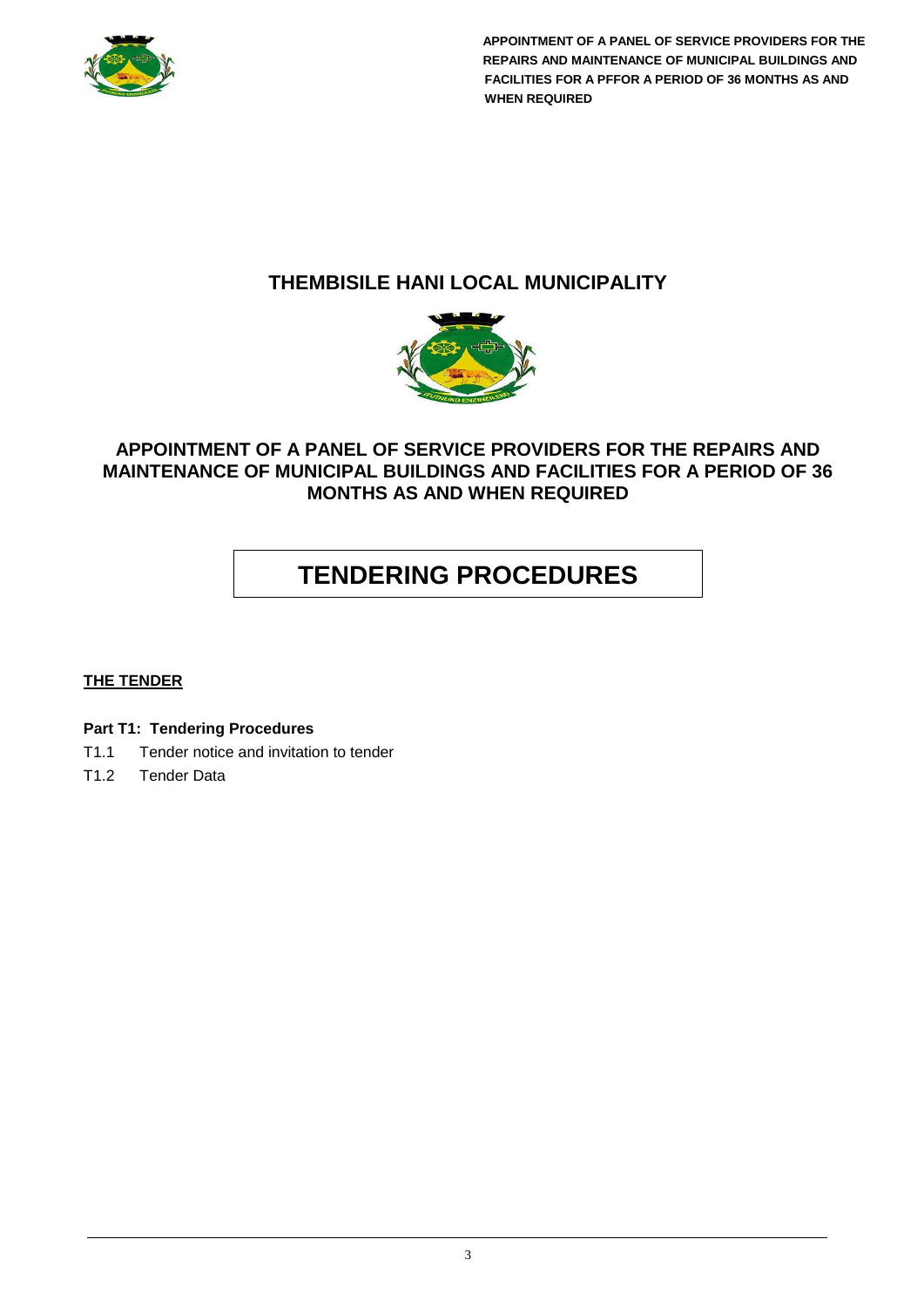

# **THEMBISILE HANI LOCAL MUNICIPALITY**

## **APPOINTMENT OF A PANEL OF SERVICE PROVIDERS FOR THE REPAIRS AND MAINTENANCE OF MUNICIPAL BUILDINGS AND FACILITIES FOR A PERIOD OF 36 MONTHS AS AND WHEN REQUIRED**

# T1.1 TENDER NOTICE AND INVITATION TO TENDER

| <b>CONTRACT NO</b>                    | <b>DESCRIPTION</b>                                                                                                                                                                                             | <b>BRIEFING</b><br><b>SESSION</b>    | <b>PRICE PER BID</b><br><b>DOCUMENT</b> | <b>CLOSING DATE</b>     |
|---------------------------------------|----------------------------------------------------------------------------------------------------------------------------------------------------------------------------------------------------------------|--------------------------------------|-----------------------------------------|-------------------------|
| <b>THLM/SCM50/2020-</b><br>2021/SDS07 | APPOINTMENT OF A PANEL OF<br>SERVICE PROVIDERS FOR THE<br><b>REPAIRS AND MAINTENANCE</b><br>OF MUNICIPAL BUILDINGS AND<br><b>FACILITIES FOR A PERIOD OF 36</b><br><b>MONTHS AS AND WHEN</b><br><b>REQUIRED</b> | <b>NO BRIEFING</b><br><b>SESSION</b> | R1 234.00                               | 11 May 2021<br>@12:00pm |

Tender documents will be available at the municipality from the 30<sup>th</sup> April 2021. Kindly note that the E-tender portal is currently not working. Prospective bidders should take note that due to the current situation of COVID-19, there will be no briefing session. All inquiries will be addressed electronically. Bidders are encouraged to forward enquiries at least two weeks before closing of tenders to allow correspondence on time.

Payments for hardcopy tender documents can made at the Municipal cashier's office in Kwaggafontein C and can be obtained on payment of a non-refundable cash amount indicated above. Only bank guaranteed cheques will be accepted and must be made payable to Thembisile Hani Local Municipality. Sealed documents marked with the tender number "**CONTRACT NO. THLM/SCM50/2020-2021/SDS07- APPOINTMENT OF A PANEL OF SERVICE PROVIDERS FOR THE REPAIRS AND MAINTENANCE OF MUNICIPAL BUILDINGS AND FACILITIES FOR A PERIOD OF 36 MONTHS AS AND WHEN REQUIRED,** must be placed in the bid box at the municipality office in Kwaggafontein C no later than **12h00PM on the 11 May 2021**. Bids will be opened in public at the Municipal offices.

Please take note that no bid documents will be given to couriers unless the courier company is in possession of a letter on the official letterhead, confirming on behalf of the company the full details of the specific bid/bids to be collected and payment of the full amount payable for the bids is required.

The council reserves the right to either accept the whole or part of any bid, or not to appoint. Facsimiles or emailed documents will not be accepted. No awards will be made to a person who:

- Is in the service of the state
- If that person is not a natural person, of which any director, manager, principle shareholder or stakeholder is a person in the service of the state
- Who is an advisor or consultant contracted with the municipality or municipal entity.